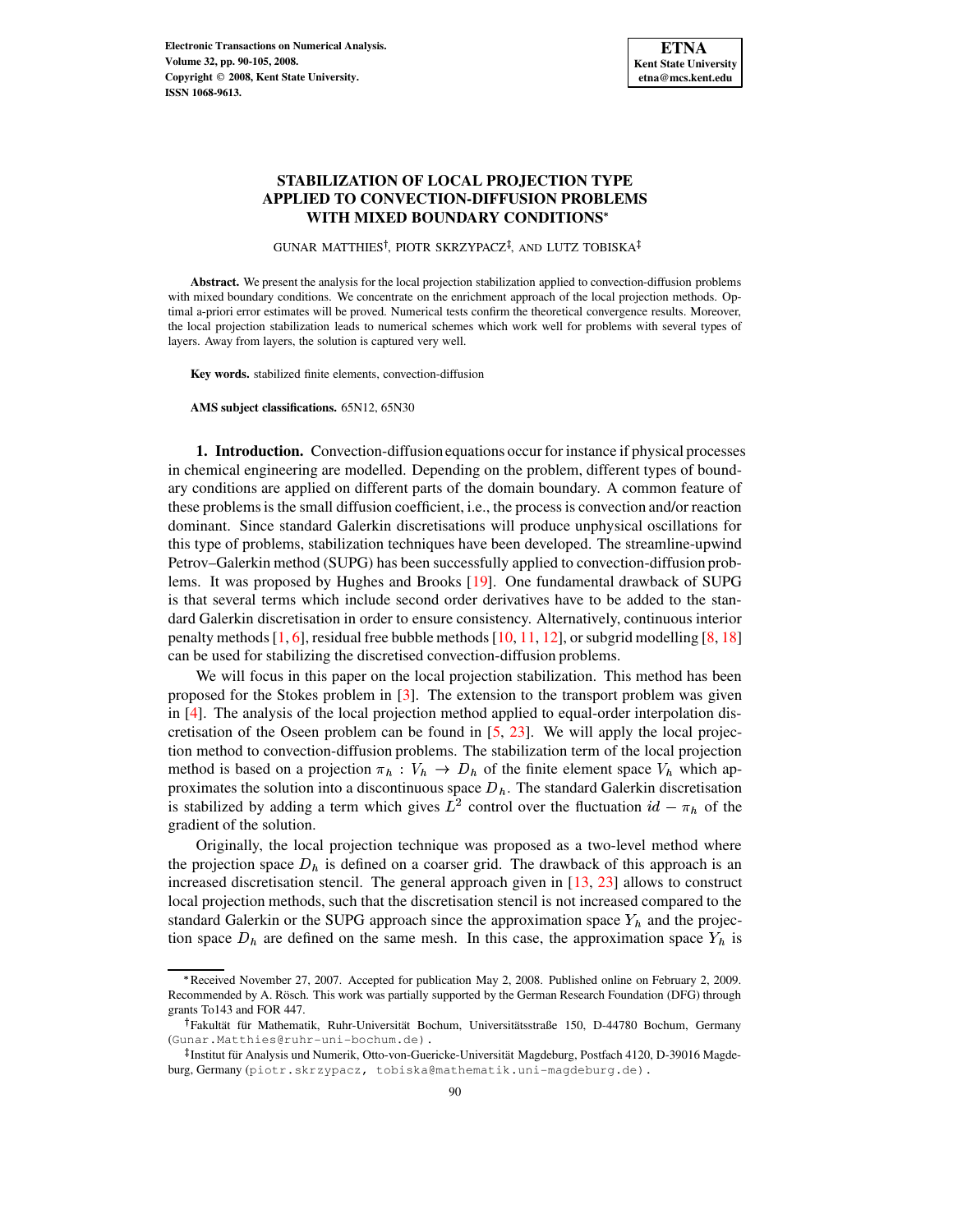enriched compared to standard finite element spaces. We will concentrate in this paper on the enrichment approach of the local projection method.

The main objective of this paper is to provide a convergence theory for the local projection method applied to convection-diffusion problems with mixed boundary conditions. For sufficiently regular solutions the same a-priori error estimates which are known for SUPG are proven. Furthermore, several test problems with different types of interior and boundary layers will be presented. They show that the local projection stabilization allows to obtain numerical solutions which capture the solution away from layers.

The plan of this paper is as follows. Section [2](#page-1-0) introduces the considered problem class, the weak formulation, and the local projection stabilization. An a-priori error estimate for the stabilized discrete problem will be given in Section [3.](#page-5-0) Numerical results for problems with different type of layers will be presented in Section [4.](#page-9-0) Conclusions will be given in Section [5.](#page-13-0)

We use the following notation in this paper. The convection-diffusion problem is considered in a bounded domain  $\Omega \subset \mathbb{R}^d$ ,  $d = 2, 3$ , with polygonal or polyhedral boundary  $\partial \Omega$ . For a set D which is either a d-dimensional measurable subset of  $\Omega$  or a  $(d-1)$ -dimensional measurable subset of  $\partial\Omega$ , the fractional order spaces  $H^s(D)$ ,  $s \in [0,\infty)$  with norm  $\|\cdot\|_{s,D}$  and seminorm  $|\cdot|_{s,D}$  will be used. For  $s = m \in \mathbb{N}_0$ , the space  $H^s(D)$  is defined as the Sobolev space  $H^s(D) := W^{m,2}(D)$  with norm  $\|\cdot\|_{s,D} = \|\cdot\|_{m,2,D}$  and seminorm  $\|\cdot\|_{s,D} = |\cdot|_{m,2,D}$ . For non-integer  $s = m + \lambda$  with  $m \in \mathbb{N}_0$  and  $\lambda \in (0,1)$ , the space  $H^s(D)$  is defined as the Sobolev-Slobodeckij space  $H^s(D) := W^{m+\lambda,2}(D)$ , which consists of all functions from the Sobolev space  $W^{m,2}(D)$ , such that

$$
|v|_{m+\lambda,2,D}:=\left(\sum_{|\alpha|=m}\int\limits_{D}\int\limits_{D}\frac{|D^\alpha v(x)-D^\alpha v(y)|^2}{\Vert x-y\Vert^{d+2\lambda}}\,dxdy\right)^{1/2}<\infty\,.
$$

The Sobolev-Slobodeckij space  $W^{m+\lambda,2}(D)$  is equipped with the norm

$$
||v||_{m+\lambda,2,D} := (||v||_{m,2,D}^2 + |v|_{m+\lambda,2,D}^2)^{1/2}.
$$

As usual, we set  $\| \cdot \|_{s,D} = \| \cdot \|_{m+\lambda,2,D}$  and  $| \cdot |_{s,D} = | \cdot |_{m+\lambda,2,D}$ . The  $L^2$  inner product over  $G \subset \Omega$  and  $\Gamma \subset \partial\Omega$  will be denoted by  $(\cdot, \cdot)_G$  and  $\langle \cdot, \cdot \rangle_{\Gamma}$ , respectively. In case  $G = \Omega$ the index G will be omitted. For  $k \geq 0$  and a d-dimensional subset  $G \subset \Omega$ , let  $P_k(G)$  denote the space of polynomials of degree less than or equal to k while  $Q_k(G)$  is the space of all polynomials of degree less than or equal to  $k$  in each variable separately.

Throughout this paper,  $C$  will denote a generic constant which is independent of the mesh and the diffusion parameter  $\varepsilon$ . We will use the notation  $\alpha \sim \beta$  if there are positive constants  $C_1$  and  $C_2$ , such that  $C_1 \beta \leq \alpha \leq C_2 \beta$  holds.<br>2. Model problem and local projection method.

#### <span id="page-1-1"></span>where the contract of the contract of the contract of the contract of the contract of the contract of the contract of the contract of the contract of the contract of the contract of the contract of the contract of the cont **2. Model problem and local projection method.**

<span id="page-1-0"></span>**2.1. Weak formulation.** We consider the scalar convection-diffusion problem with mixed boundary conditions

(2.1) 
$$
\begin{cases}\n-\varepsilon \Delta u + b \cdot \nabla u + cu = f & \text{in } \Omega, \\
u = g_D & \text{on } \Gamma_D, \\
\varepsilon \frac{\partial u}{\partial n} = g_N & \text{on } \Gamma_N,\n\end{cases}
$$

where  $\varepsilon > 0$  is a small constant. The boundary  $\partial\Omega$  of  $\Omega$  consists of two disjoint parts, the Dirichlet part  $\Gamma_D$  and the Neumann part  $\Gamma_N$ . Let  $\Gamma_N$  be a relatively open  $C^1$  part of  $\partial\Omega$ 

**ETNA Kent State University etna@mcs.kent.edu**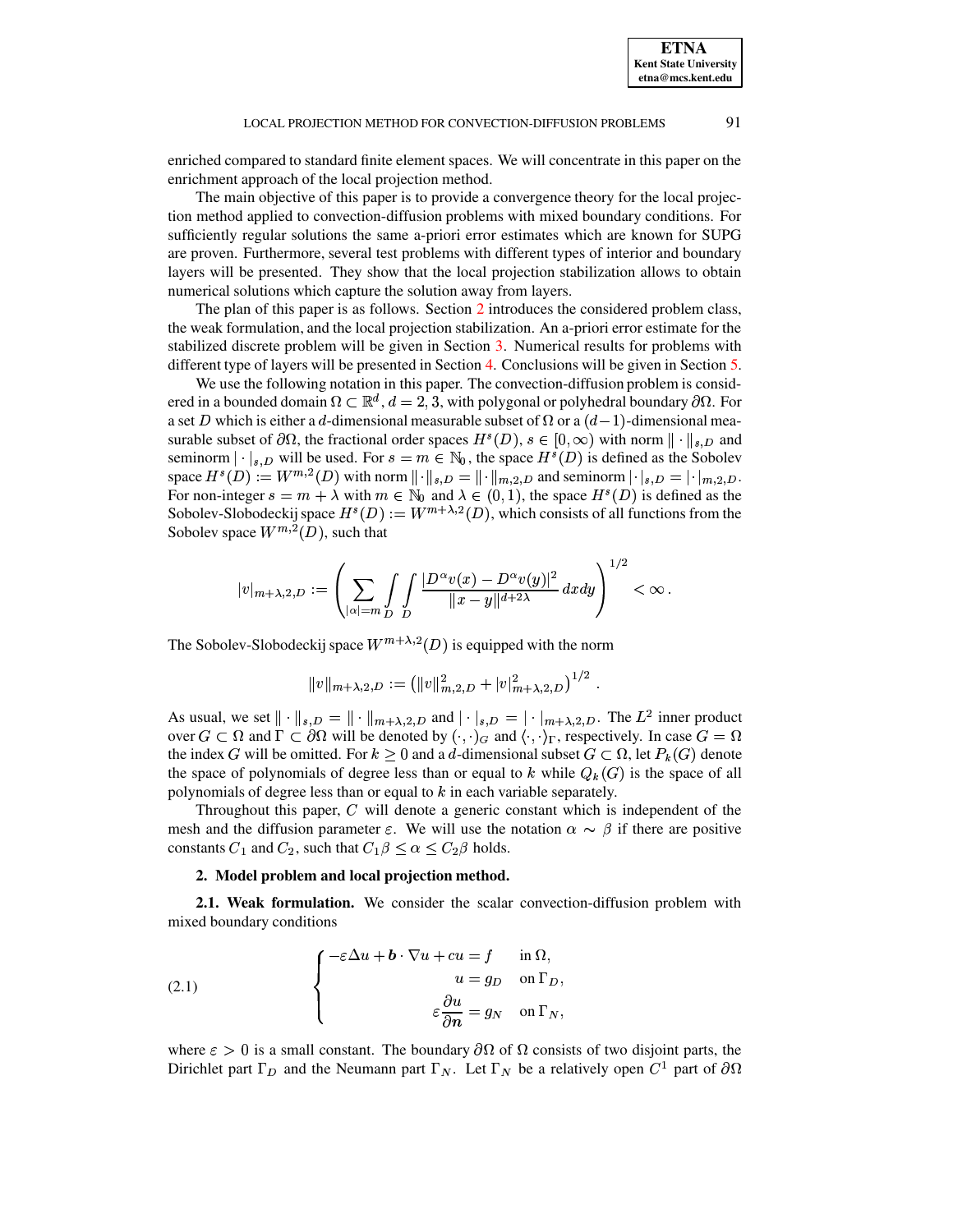and  $\Gamma_D = \partial \Omega \setminus \Gamma_N$ . The unit outer normal vector with respect to  $\partial \Omega$  is denoted by *n*. We are looking for the distribution of concentration u in  $\Omega$ . The reaction coefficient  $c \in L^{\infty}(\Omega)$ is assumed to be non-negative. Let  $f \in L^2(\Omega)$ ,  $g_D \in H^{1/2}(\Gamma_D)$ ,  $g_N \in H^{-1/2}(\Gamma_N)$  be given functions. Furthermore, we require that the convection field  $\mathbf{b} \in (W^{1,\infty}(\Omega))^d$  and the reaction coefficient c fulfil for some  $c_0 > 0$  the following condition

(2.2) 
$$
c(x) - \frac{1}{2}\nabla \cdot \boldsymbol{b}(x) \geq c_0 > 0 \quad \forall x \in \overline{\Omega}.
$$

We assume also that the inflow boundary is part of the Dirichlet boundary, i.e.,

(2.3) 
$$
\{x \in \partial \Omega : (\mathbf{b} \cdot \mathbf{n})(x) < 0\} \subset \Gamma_D
$$

We define the function spaces

<span id="page-2-2"></span><span id="page-2-1"></span><span id="page-2-0"></span>
$$
V = H^{1}(\Omega)
$$
 and  $V_0 = \{v \in V : v|_{\Gamma_D} = 0\}.$ 

A weak formulation of  $(2.1)$  reads:

Find  $u \in V$  with  $u|_{\Gamma_D} = g_D$ , such that

(2.4) 
$$
a(u,v) = (f,v) + \langle g_N, v \rangle_{\Gamma_N} \quad \forall \, v \in V_0,
$$

where the bilinear form  $a: H^1(\Omega) \times H^1(\Omega) \to \mathbb{R}$  is defined by

(2.5) 
$$
a(u, v) = \varepsilon (\nabla u, \nabla v) + (\boldsymbol{b} \cdot \nabla u, v) + (cu, v).
$$

The conditions (2.2) and (2.3) guarantee the  $V_0$ -coercivity of the bilinear form a. The existence and uniqueness of a weak solution of problem  $(2.4)$  can be concluded from the Lax-Milgram lemma. For details, we refer to [15].

It is well-known that for pure Dirichlet boundary data, the weak solution of a twodimensional problem belongs to  $H^2(\Omega)$  provided that the domain is convex; see [16, 17]. However, in general, we can not expect that the weak solution of the problem  $(2.1)$  is in  $H^2(\Omega)$ . Indeed, in the two-dimensional case, the solution of the Poisson equation ( $\varepsilon = 1$ ,  $b = c = 0$ ) with homogenious Dirichlet data behaves in the neighbourhoood of a vertex of the boundary with inner angle  $\alpha$  like  $u_1 := r^{\pi/\alpha} \Phi(\varphi)$  and with mixed Dirichlet-Neumann data like  $u_2 := r^{\pi/(2\alpha)} \Phi(\varphi)$ . Here,  $(r, \varphi)$  denotes a local system of polar coordinates where r is the distance to the boundary vertex,  $\varphi \in [0, \alpha]$ , and  $\Phi(\cdot)$  is a smooth function. From [16, Theorem 1.4.5.3] we conclude that  $u_1 \in H^s$  locally if and only if  $s < \pi/\alpha + 1$  provided that  $\pi/\alpha \notin \mathbb{N}$ . Analogously, for  $\pi/(2\alpha) \notin \mathbb{N}$  we get  $u_2 \in H^s$  locally if and only if  $s < \pi/(2\alpha) + 1.$ 

**2.2.** Local projection method. For the finite element discretisation of  $(2.4)$ , we are given a shape regular family  $\{\mathcal{T}_h\}$  of decomposition of  $\Omega$  into d-simplices, quadrilaterals, or hexahedra. The diameter of K will be denoted by  $h<sub>K</sub>$  and the mesh size parameter h is defined by  $h := \max_{K \in \mathcal{T}_h} h_K$ . For  $\mathcal{T}_h$ , let  $\mathcal{E}_{h,N}$  denote the set of all edges/faces of cells  $K \in \mathcal{T}_h$  which belong to  $\Gamma_N$ .

Let  $V_h \subset V$  be a finite element space of continuous elements of order  $r \geq 1$ . We fix the polynomial order  $r$  and the dependence of constants on  $r$  will not be elaborated in this paper. Let

$$
V_{0,h} = \{ v \in V_h : v_h|_{\Gamma_D} = 0 \}
$$

be the discrete test space.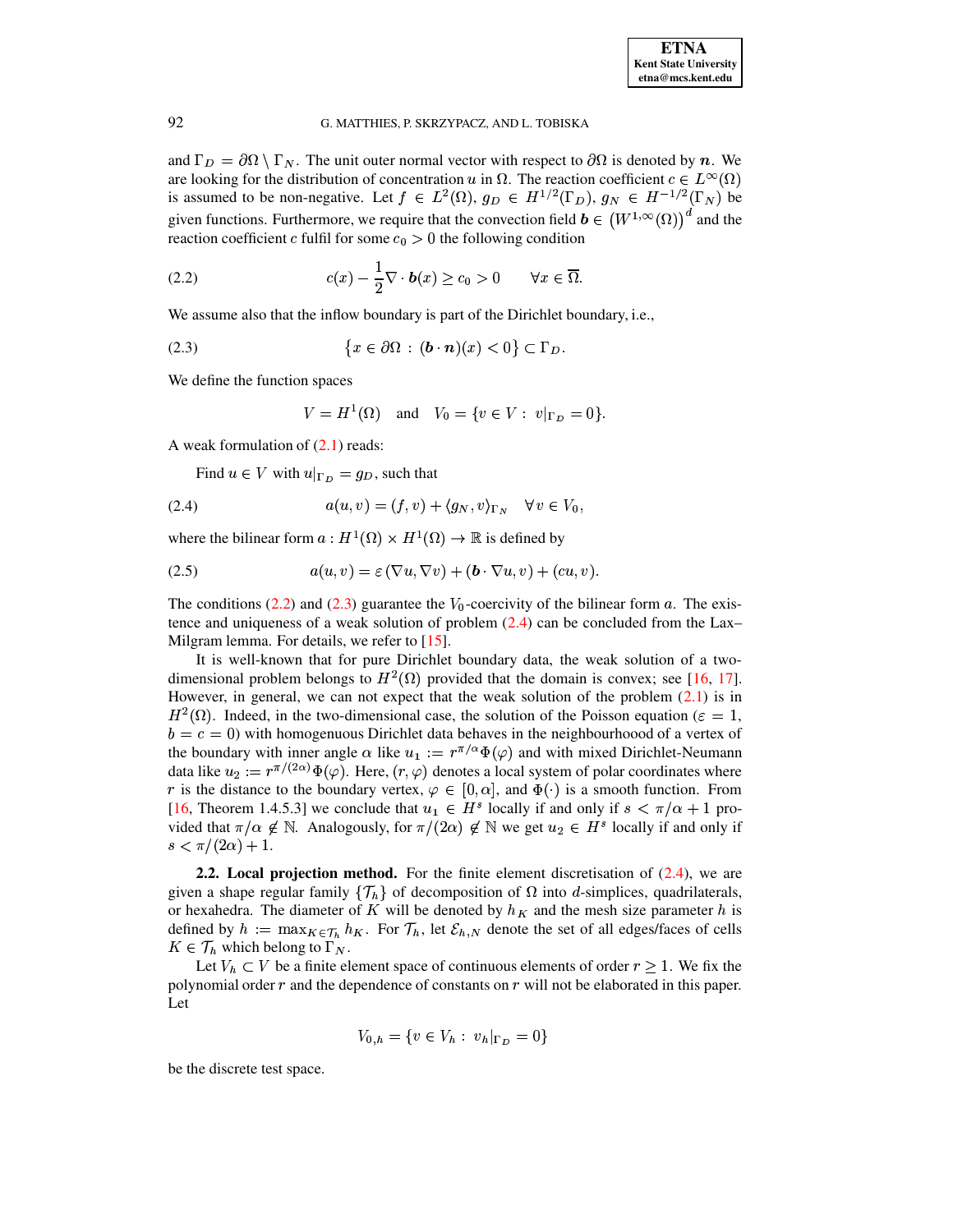| <b>ETNA</b>                  |
|------------------------------|
| <b>Kent State University</b> |
| etna@mcs.kent.edu            |

93

Since the standard Galerkin discretisation of  $(2.4)$  lacks generally stability in the convection dominated regime  $\varepsilon \ll 1$ , unphysical oscillations will appear in the discrete solution. To circumvent this problem, we consider the stabilization by the local projection method. Let  $D_h(K)$ ,  $K \in \mathcal{T}_h$ , be finite dimensional spaces and  $\pi_K : L^2(K) \to D_h(K)$  the local  $L^2$ projections into  $D_h(K)$ . The projection space  $D_h$  is given by

$$
D_h := \bigoplus_{K \in \mathcal{T}_h} D_h(K).
$$

We define the global projection operator  $\pi_h : L^2(\Omega) \to D_h$  by  $(\pi_h w)|_K = \pi_K(w|_K)$ . The fluctuation operator  $\kappa_h : L^2(\Omega) \to L^2(\Omega)$  is given by

$$
\kappa_h := id - \pi_h,
$$

where  $id: L^2(\Omega) \to L^2(\Omega)$  is the identity mapping in  $L^2(\Omega)$ . Note that all operators will be applied componentwise to vector-valued functions.

<span id="page-3-0"></span>We define the stabilizing term

(2.6) 
$$
S_h(u_h, v_h) := \sum_{K \in \mathcal{T}_h} \tau_K(\kappa_h(\nabla u_h), \kappa_h(\nabla v_h))_K,
$$

where  $\tau_K$ ,  $K \in \mathcal{T}_h$ , denote user-defined parameters. Their choice will be discussed later on. Note that the stabilization term  $S_h$  gives control over the fluctuation of the gradient. An alternative way is to control by

<span id="page-3-2"></span>
$$
\sum_{K\in\mathcal{T}_h}\tau_K\big(\kappa_h(\boldsymbol{b}\cdot\nabla u_h),\kappa_h(\boldsymbol{b}\cdot\nabla v_h)\big)_{K},
$$

which represents the fluctuation of the derivative in streamline direction. The proof of the convergence result in the next section shows that we need the assumption  $c_0 > 0$  while using the stabilizing term (2.6). For the alternative choice, we can allow  $c_0 = 0$  but additional regularity of  $\boldsymbol{b}$  has to be assumed; see [23].

We can now state the local projection stabilization of the discretisation of  $(2.4)$  as follows: Find  $u_h \in V_h$  with  $u_h|_{\Gamma_D} = g_{D,h}$ , such that

$$
(2.7) \qquad a(u_h, v_h) + S_h(u_h, v_h) = (f, v_h) + \langle g_N, v_h \rangle_{\Gamma_N} \quad \forall \, v_h \in V_{0,h}
$$

where  $g_{D,h}$  denotes a suitable approximation of  $g_D$  which will be discussed in the next section.

The local projection norm

$$
(2.8) \qquad \||v_h\|| := \left\{ \varepsilon |v_h|_1^2 + c_0 \|v_h\|_0^2 + \frac{1}{2} \left\| |\boldsymbol{b} \cdot \boldsymbol{n}|^{1/2} v_h \right\|_{0,\Gamma_N}^2 + S_h(v_h, v_h) \right\}^{1/2}
$$

will be used for our analysis.

The key point in the analysis of local projection methods is the existence of an interpolation operator  $j_h$  which provides the usual approximation properties and ensures that the interpolation error is orthogonal to  $D<sub>h</sub>$ . In order to obtain error estimates in the most local form, we are interested in Lagrange interpolation which is defined on continuous functions only. We assume that the solution  $u$  of convection-diffusion problem with mixed boundary conditions (2.4) belongs to the Sobolev–Slobodeckij space  $H^{1+\lambda}(\Omega)$  with  $1+\lambda > \frac{d}{2}$  which ensures the continuity of u. Let  $j_h : H^{1+\lambda}(\Omega) \to V_h$  be an interpolation operator with

<span id="page-3-1"></span>
$$
(2.9) \qquad \|w - j_h w\|_{0,K} + h_K |w - j_h w|_{1,K} \le Ch_K^{1+\lambda} \|w\|_{1+\lambda,K} \quad \forall w \in H^{1+\lambda}(\Omega)
$$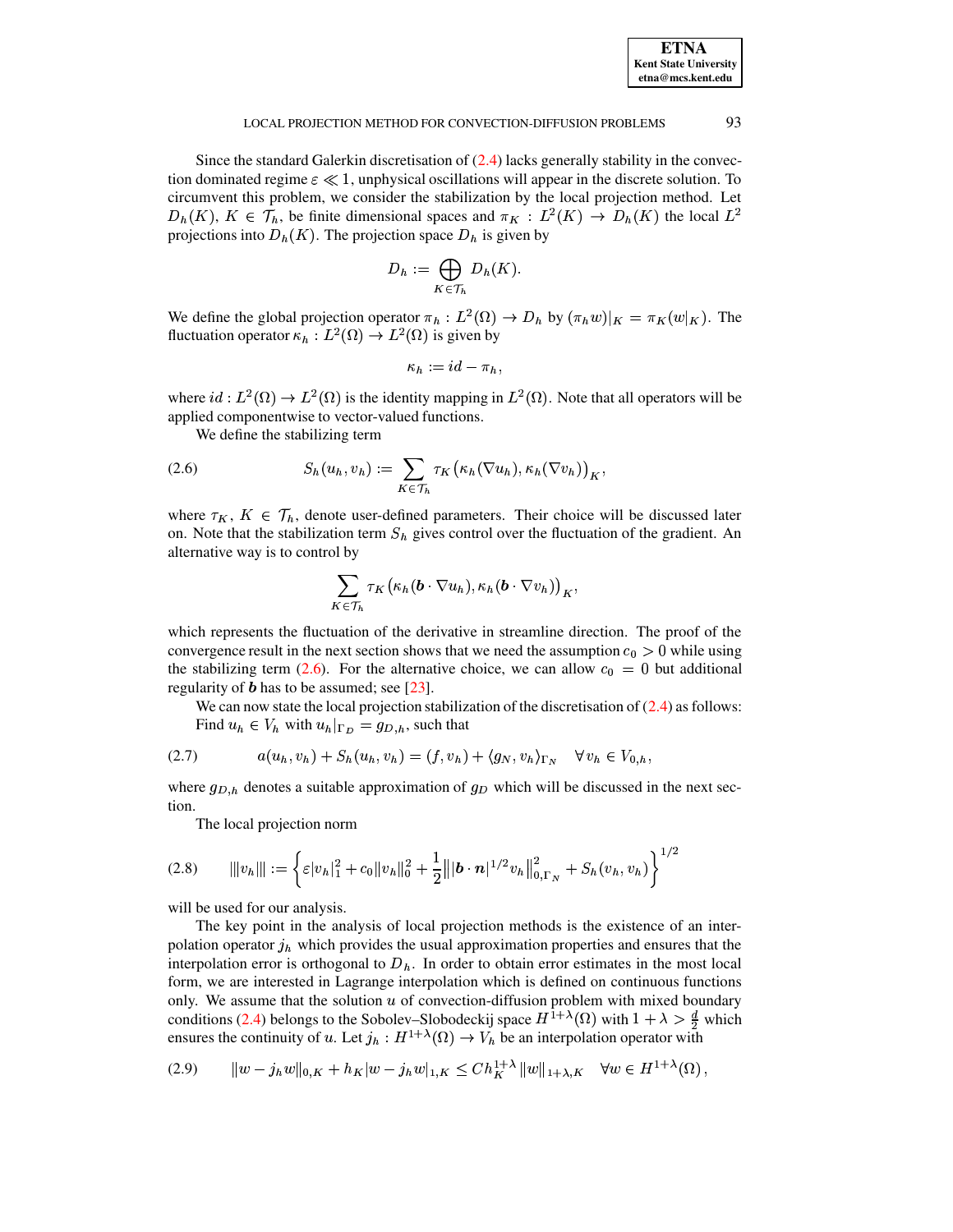and the following orthogonality relation

(2.10) 
$$
(w - j_h w, q_h) = 0 \quad \forall q_h \in D_h \ \forall w \in H^{1+\lambda}(\Omega)
$$

We assume that  $(j_h w)|_{\Gamma_D}$  depends only on  $w|_{\Gamma_D}$ . Let

<span id="page-4-1"></span><span id="page-4-0"></span>
$$
Y_h(K) := \{ w_h | K : w_h \in V_h \} \cap H_0^1(K)
$$

denote the local bubble part of the finite element space  $V_h$  on K.

<span id="page-4-4"></span>A sufficient condition for existence of an interpolation operator fulfilling  $(2.9)$  and  $(2.10)$ provides the following lemma.

LEMMA 2.1 (Local inf-sup condition). Let  $i_h : H^{1+\lambda}(\Omega) \to V_h$ ,  $1+\lambda > \frac{d}{2}$ , be an interpolation operator which provides for all  $K \in \mathcal{T}_h$  the estimate

$$
(2.11) \t ||w - i_h w||_{0,K} + h_K|w - i_h w|_{1,K} \le Ch_K^{1+\lambda} ||w||_{1+\lambda,K} \quad \forall w \in H^{1+\lambda}(\Omega).
$$

<span id="page-4-2"></span>Furthermore, let the local inf-sup condition

$$
(2.12) \quad \exists \beta_1 > 0 \,\forall h > 0 \,\forall K \in \mathcal{T}_h: \inf_{q_h \in D_h(K)} \sup_{v_h \in Y_h(K)} \frac{(v_h, q_h)_K}{\|v_h\|_{0,K} \|q_h\|_{0,K}} \ge \beta_1 > 0
$$

be satisfied. Then, there exists an interpolation operator  $j_h : H^{1+\lambda}(\Omega) \to V_h$  possessing the approximation property  $(2.9)$  and the orthogonality property  $(2.10)$ .

*Proof.* The construction of the interpolation operator  $j<sub>h</sub>$  follows the way presented in the proof of Theorem 2.2 in  $[23]$ . О

The assumed estimate  $(2.11)$  holds true for the Lagrangian interpolator  $i<sub>h</sub>$  on simplices; see [9]. Combining the ideas of [9] with results given in [24, 22] yields the above estimate on quadrilaterals and hexahedra. Moreover, we obtain

$$
||w - j_h w||_{0,K} + h_K|w - j_h w|_{1,K} \leq Ch_K^{\min(s,r)+1} ||w||_{\min(s,r)+1,K} \quad \text{for } w \in H^{s+1}(\Omega).
$$

If  $P_{r-1}(K) \subset D_h(K)$  holds true for some  $r \geq 1$ , then the property of the local  $L^2$  projection  $\pi_K$  and interpolation theory in Sobolev–Slobodeckij spaces give the approximation property

<span id="page-4-3"></span>(2.13) 
$$
\| \kappa_h q \|_{0,K} \leq Ch_K^{\min(s,r)} \| q \|_{\min(s,r),K} \quad \forall q \in H^s(K).
$$

In order to satisfy the local inf-sup condition (2.12), the local bubble space  $Y_h(K)$  has to be sufficiently large compared to the local projection space  $D_h(K)$ . However, the minimal dimension of  $D_h(K)$  is determined indirectly by (2.13).

Several families of pairs  $(V_h, D_h)$  of approximation spaces  $V_h$  and projection spaces  $D_h$ which provide the properties  $(2.9)$  and  $(2.10)$  were given in [23]. We recall here one family on quadrilaterals which was used for our calculations presented in Section 4. Let  $F_K : K \to K$ be the multilinear mapping from the reference hyper-cube  $\hat{K} = (-1, 1)^d$  onto the mesh cell  $K \in \mathcal{T}_h$ . The projection space  $D_h$  is chosen to be the mapped space

$$
P_{r-1,h}^{\text{disc}} := \{ v \in L^2(\Omega) : v|_K \circ F_K \in P_{r-1}(\widehat{K}) \,\forall K \in \mathcal{T}_h \}.
$$

Let

$$
\hat{b}(\hat{x}) = \prod_{i=1}^{d} (1 - \hat{x}_i^2), \qquad \hat{x} = (\hat{x}_1, \dots, \hat{x}_d) \in \widehat{K},
$$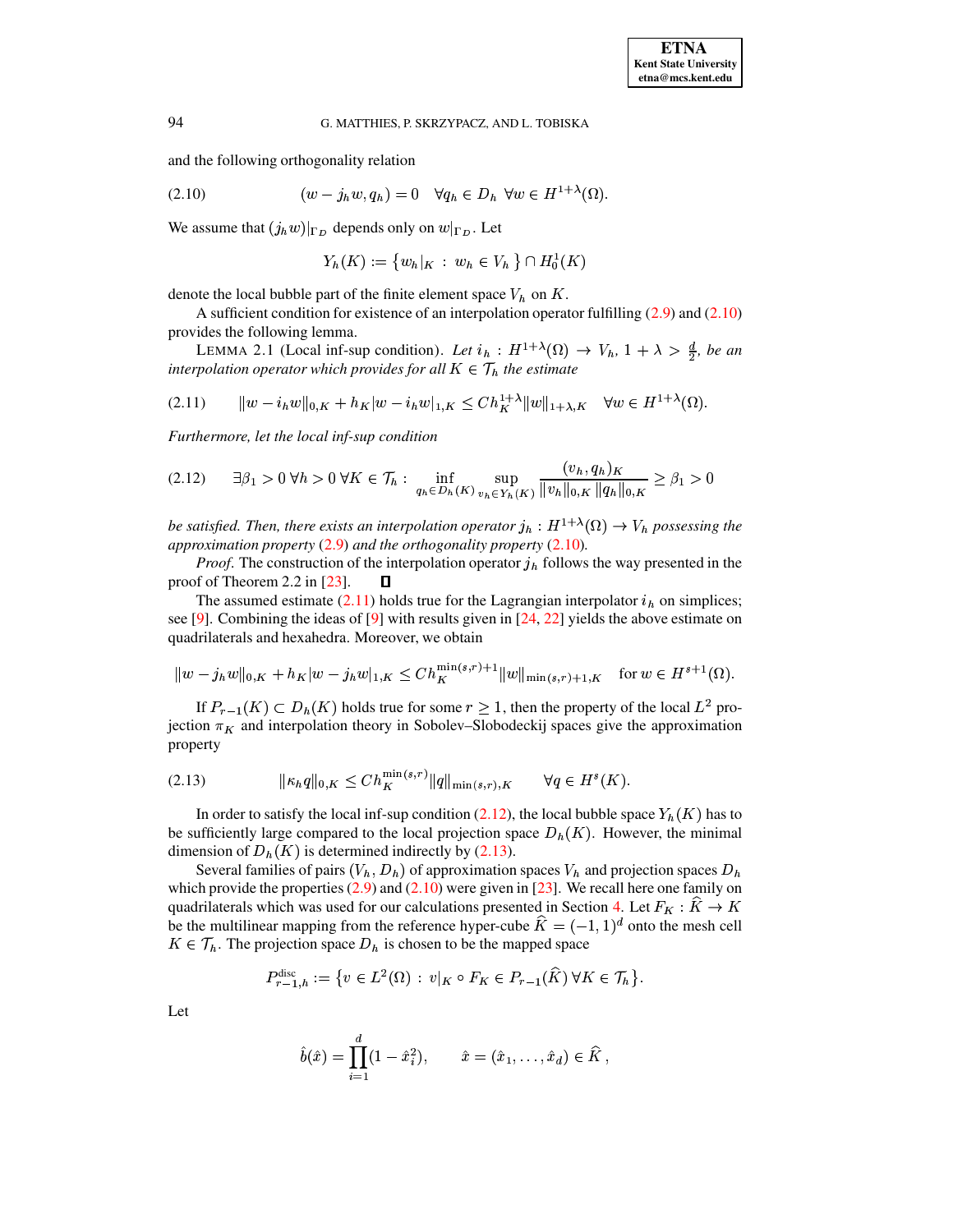#### LOCAL PROJECTION METHOD FOR CONVECTION-DIFFUSION PROBLEMS

be the  $Q_2$  bubble function defined on  $\hat{K}$ . The usual local space  $Q_r(\hat{K})$  is enriched to

$$
Q_r^{\text{bubble}}(\widehat{K}) := Q_r(\widehat{K}) \oplus \text{span}(\hat{b}\,\hat{x}_i^{r-1}\,,\ i=1,\ldots,d)
$$

The approximation space  $V_h$  is set to

$$
Q_{r,h}^{\text{bubble}} := \left\{ v \in H^1(\Omega) : \ v|_K \circ F_K \in Q_r^{\text{bubble}}(\widehat{K}) \ \forall K \in \mathcal{T}_h \right\}.
$$

For  $r \geq 1$ , the finite element pair  $(V_h, D_h) = (Q_{r,h}^{\text{bubble}}, P_{r-1,h}^{\text{disc}})$  satisfies the inf-sup condition  $(2.12)$  of Lemma 2.1 and provides the interpolation error estimate from Lemma 2.1. Hence, there exists an interpolation operator  $j<sub>h</sub>$  satisfying (2.9) and (2.10). For details, see Lemma 4.2 in  $[23]$ .

Note that we have  $P_{r-1}(K) \not\subset P_{r-1,h}^{\text{disc}}(K)$  for non-affine mappings  $F_K : \widehat{K} \to K$  but the approximation property  $(2.13)$  holds for successively refined meshes, see [2, 21, 22].

<span id="page-5-0"></span>3. Error analysis. Let us first discuss the choice of the discrete Dirichlet boundary condition  $g_{D,h} \in \{v_h|_{\Gamma_D} : v_h \in V_h\}$ . We use an interpolation of  $g_D$  which fits to the interpolation  $j_h$ , such that  $g_{D,h} = (j_h u)|_{\Gamma_D}$  for the solution u of (2.4). This is possible since the restriction of the standard nodal interpolation onto  $\Gamma_D$  depends only on nodal values at  $\Gamma_D$ . For example,  $g_{D,h}$  for the  $Q_{r,h}^{\text{bubble}}$  discretisation is defined as the  $Q_{r,h}$  interpolation of  $g_D$  on the boundary  $\Gamma_D$ .

<span id="page-5-2"></span>We continue with solvability of the stabilized discrete problem  $(2.7)$ .

LEMMA 3.1 (Solvability). Let  $g_{D,h} = (j_h u)|_{\Gamma_D}$ . The stabilized discrete problem (2.7) possesses a unique solution.

*Proof.* Since  $g_D \in H^{1/2}(\Gamma_D)$  and  $g_{D,h} \in \{v_h|_{\Gamma_D} : v_h \in V_h\}$ , we can find some extension  $\tilde{g}_{D,h}$ , such that  $\tilde{g}_{D,h} - u_h \in V_{0,h}$ . Indeed,  $\tilde{g}_{D,h} = j_h u$  is a possible choice. The key argument for showing the solvability of  $(2.7)$  is the proof of the coercivity of the stabilized bilinear form  $a + S_h$  with respect to the local projection norm  $\|\cdot\|$ . Using the conditions (2.2) and (2.3), we obtain for all test functions  $v_h \in V_{0,h}$ 

$$
(3.1) \quad a(v_h, v_h) + S_h(v_h, v_h)
$$
  
=  $\varepsilon |v_h|_1^2 + \frac{1}{2} \int_{\Omega} \mathbf{b} \cdot \nabla v_h^2 dx + \int_{\Omega} cv_h^2 dx + S_h(v_h, v_h)$   
=  $\varepsilon |v_h|_1^2 + \frac{1}{2} \int_{\Gamma_N} (\mathbf{b} \cdot \mathbf{n}) v_h^2 ds + \int_{\Omega} \left( c - \frac{1}{2} \nabla \cdot \mathbf{b} \right) v_h^2 dx + S_h(v_h, v_h)$   
 $\ge ||v_h||_1^2.$ 

Hence, the existence and uniqueness of the discrete solution can be concluded from the Lax-Milgram lemma. Л

<span id="page-5-3"></span>We will investigate the consistency error which is caused by adding the stabilizing term  $S_h$ to the weak formulation.

<span id="page-5-1"></span>LEMMA 3.2 (Consistency error). Let  $u$  and  $u_h$  be solutions of the problems (2.4) and  $(2.7)$ , respectively. Then, the approximated Galerkin orthogonality

(3.2) 
$$
(a + S_h)(u - u_h, w_h) = S_h(u, w_h) \quad \forall w_h \in V_{0,h}
$$

holds true. Let  $\tau_K \sim h_K$  and  $u \in H^{1+\lambda}(\Omega)$ . Then, the estimate

$$
(3.3) \t |S_h(u,v_h)| \le C \left( \sum_{K \in \mathcal{T}_h} h_K^{2\lambda+1} \|u\|_{1+\lambda,K}^2 \right)^{1/2} \|v_h\| \quad \forall v_h \in V_h
$$

95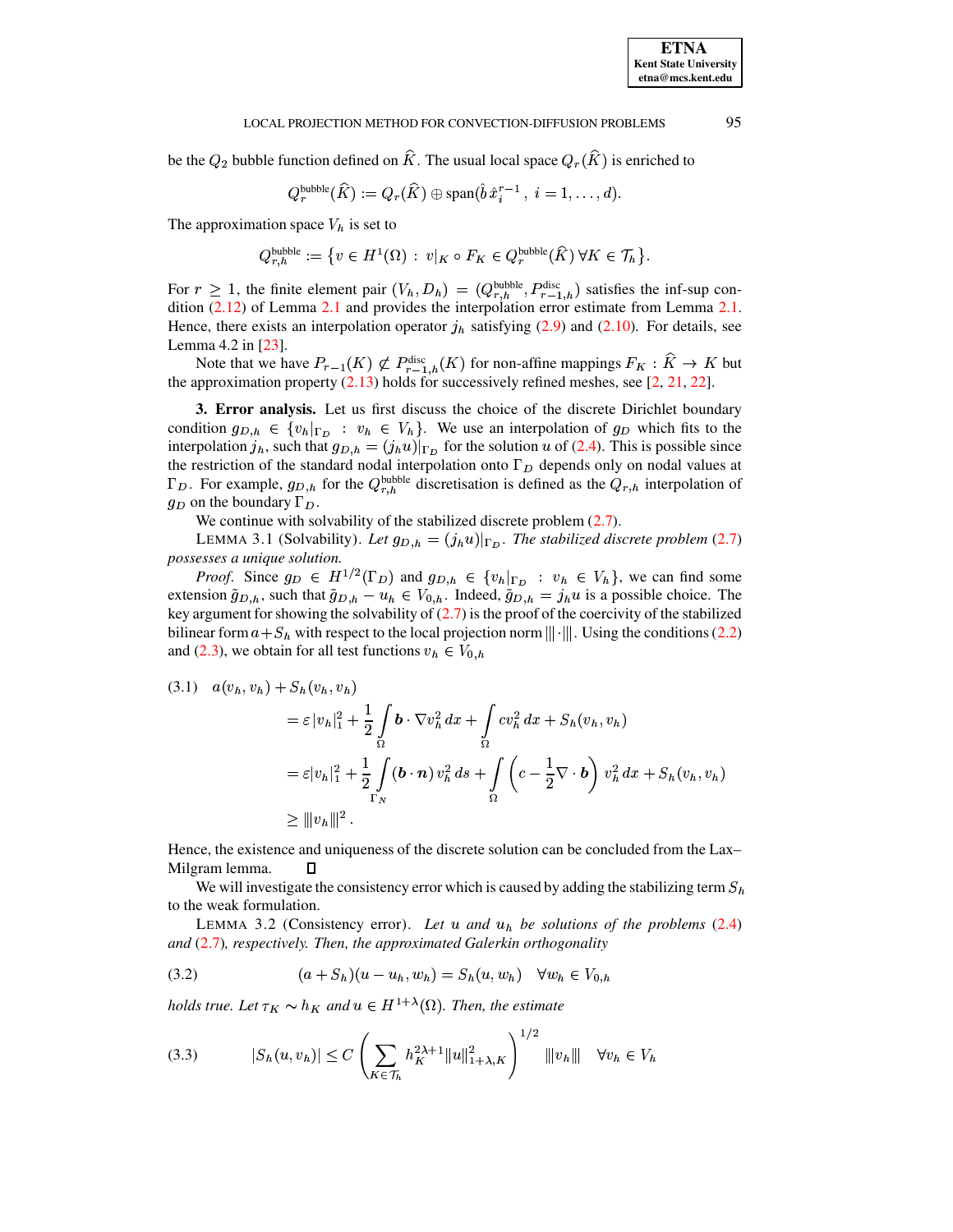is satisfied. In the case  $u \in H^{s+1}(\Omega)$ ,  $s \geq 1$ , the estimate

$$
(3.4) \qquad |S_h(u,v_h)| \le C \left( \sum_{K \in \mathcal{T}_h} h_K^{2\min(s,r)+1} \|u\|_{\min(s,r)+1,K}^2 \right)^{1/2} \|v_h\| \quad \forall v_h \in V_h
$$

is obtained.

*Proof.* The relation  $(3.2)$  follows by subtracting  $(2.4)$  from  $(2.7)$ . The Cauchy–Schwarz inequality implies

$$
|S_h(u, v_h)| \leq S_h(u, u)^{1/2} S_h(v_h, v_h)^{1/2}
$$

where the definition (2.6) of  $S_h$  was used. For  $u \in H^{1+\lambda}(\Omega)$ , it follows from (2.13) and  $\tau_K \sim h_K$  that

$$
S_h(u, u) = \sum_{K \in \mathcal{T}_h} \tau_K ||\kappa_h(\nabla u)||_{0, K}^2 \le C \sum_{K \in \mathcal{T}_h} h_K^{2\lambda + 1} ||u||_{1+\lambda, K}^2.
$$

Hence, we have

$$
|S_h(u, v_h)| \le C \left( \sum_{K \in \mathcal{T}_h} h_K^{2\lambda + 1} ||u||_{1+\lambda, K}^2 \right)^{1/2} ||v_h||
$$

and the second assertion is proved. The last statement of this lemma follows analogously.  $\Box$ 

<span id="page-6-2"></span>Using the previous estimates, we are now able to formulate and prove our main convergence result.

THEOREM 3.3 (A-priori error estimate). Assume  $\tau_K \sim h_K$ . Let  $u \in H^{1+\lambda}(\Omega)$  and  $u_h \in V_h$  be the solutions of problems (2.4) and (2.7), respectively. Then, the a-priori error  $estimate$ 

<span id="page-6-1"></span>(3.5) 
$$
\|u - u_h\| \le C \left( \sum_{K \in \mathcal{T}_h} (\varepsilon + h_K) h_K^{2\lambda} \|u\|_{1+\lambda,K}^2 \right)^{1/2}
$$

holds true. If in addition  $u \in H^{s+1}(\Omega)$ ,  $s \geq 1$ , then the estimate

(3.6) 
$$
\|u - u_h\| \le C \left( \sum_{K \in \mathcal{T}_h} (\varepsilon + h_K) h_K^{2 \min(s,r)} \|u\|_{\min(s,r)+1,K}^2 \right)^{1/2}
$$

is fulfilled.

<span id="page-6-0"></span>*Proof.* First, the triangle inequality implies

In order to proceed with the estimate of the interpolation error in the local projection norm, we provide some auxiliary results concerning the interpolation error on edges/faces and the fluctuation operator. We note the following trace estimate on any edge/face  $E \subset \partial K$ ,  $K\in\mathcal{T}_h$ ,

$$
(3.8) \t\t ||v||_{0,E} \le Ch_K^{1/2}|v|_{1,K} + Ch_K^{-1/2}||v||_{0,K} \quad \forall v \in H^1(K),
$$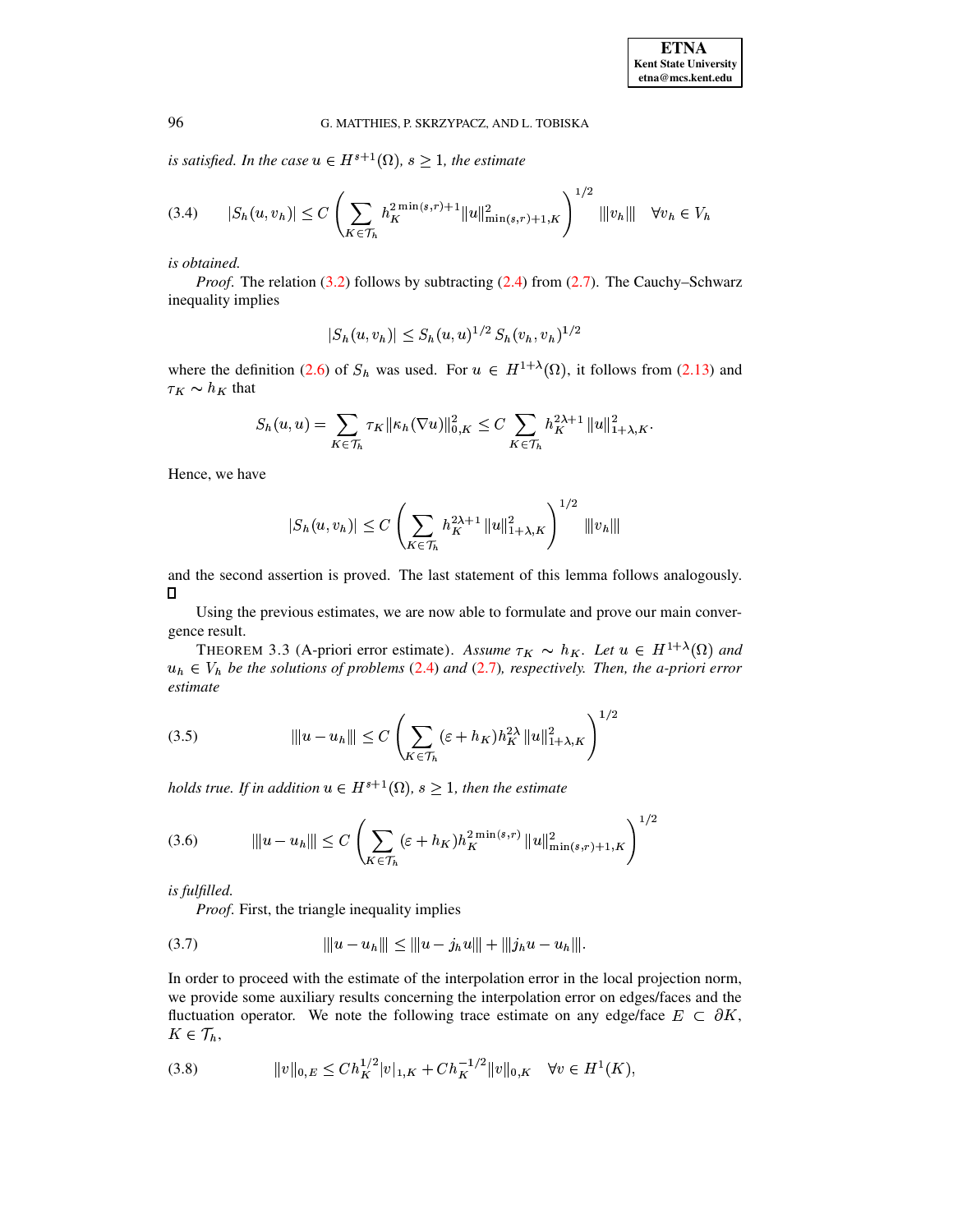<span id="page-7-2"></span>97

#### <span id="page-7-0"></span>LOCAL PROJECTION METHOD FOR CONVECTION-DIFFUSION PROBLEMS

which gives immediately the local interpolation error estimate

$$
(3.9) \t\t\t ||j_h u - u||_{0,E} \le Ch_K^{\lambda + 1/2} ||u||_{1 + \lambda, K}
$$

on an edge/face  $E \subset \partial K$ . Furthermore, one can show for  $\mathbf{b} \in (W^{1,\infty}(K))$ <sup>d</sup> the estimate

$$
(3.10) \t\t ||\kappa_h(\boldsymbol{b} \cdot \nabla v_h)||_{0,K} \leq C |\boldsymbol{b}|_{1,\infty,K} ||v_h||_{0,K} + ||\boldsymbol{b}||_{0,\infty,K} ||\kappa_h(\nabla v_h)||_{0,K} \leq C (||v_h||_{0,K} + ||\kappa_h(\nabla v_h)||_{0,K});
$$

see the proof of Corollary 2.14 in [23].

<span id="page-7-5"></span>Using the interpolation error estimates (2.9) and (3.9), the fact  $\mathbf{b} \in (W^{1,\infty}(\Omega))^d$ , and the  $L^2$  stability of the fluctuation operator  $\kappa_h$ , we conclude

<span id="page-7-1"></span>In order to estimate the second error term on the right hand side of  $(3.7)$ , we use  $u_h|_{\Gamma_D} = (j_h u)|_{\Gamma_D}$  and the  $V_{0,h}$  coercivity proved in Lemma 3.1. We obtain by using relation  $(3.2)$  from Lemma  $3.2$ 

(3.12) 
$$
\|j_h u - u_h\|^2 \le a(j_h u - u_h, w_h) + S_h(j_h u - u_h, w_h) = a(j_h u - u, w_h) + S_h(u, w_h) + S_h(j_h u - u, w_h),
$$

where we set  $w_h := j_h u - u_h$  for abbreviation.

We start by estimating the first term on the right hand side of  $(3.12)$ . Using the Cauchy-Schwarz inequality, the interpolation property (2.9) of  $j_h$  and the fact  $c \in L^{\infty}(\Omega)$ , it follows that

<span id="page-7-4"></span>
$$
(3.13) \quad \varepsilon \left( \nabla(j_h u - u), \nabla w_h \right) + \left( c(j_h u - u), w_h \right)
$$
  

$$
\leq C \left( \sum_{K \in \mathcal{T}_h} (\varepsilon + h_K^2) h_K^{2\lambda} ||u||_{1+\lambda,K}^2 \right)^{1/2} ||w_h|||.
$$

<span id="page-7-3"></span>In order to estimate the convective term in the bilinear form  $a$ , we integrate by parts and obtain

(3.14) 
$$
\begin{aligned} \left(\mathbf{b} \cdot \nabla(j_h u - u), w_h\right) &= -\left(j_h u - u, \mathbf{b} \cdot \nabla w_h\right) - \left(j_h u - u, w_h \left(\nabla \cdot \mathbf{b}\right)\right) \\ &+ \left\langle\left(\mathbf{b} \cdot \mathbf{n}\right) (j_h u - u), w_h\right\rangle_{\Gamma_N}. \end{aligned}
$$

The three terms will be estimated separately. Using the orthogonality property  $(2.10)$  of the interpolation operator  $j_h$ , we get

$$
(j_hu-u,\boldsymbol{b}\cdot\nabla w_h)=(j_hu-u,\boldsymbol{b}\cdot\nabla w_h)-(j_hu-u,\pi_h(\boldsymbol{b}\cdot\nabla w_h))
$$
  
=
$$
(j_hu-u,\kappa_h(\boldsymbol{b}\cdot\nabla w_h)).
$$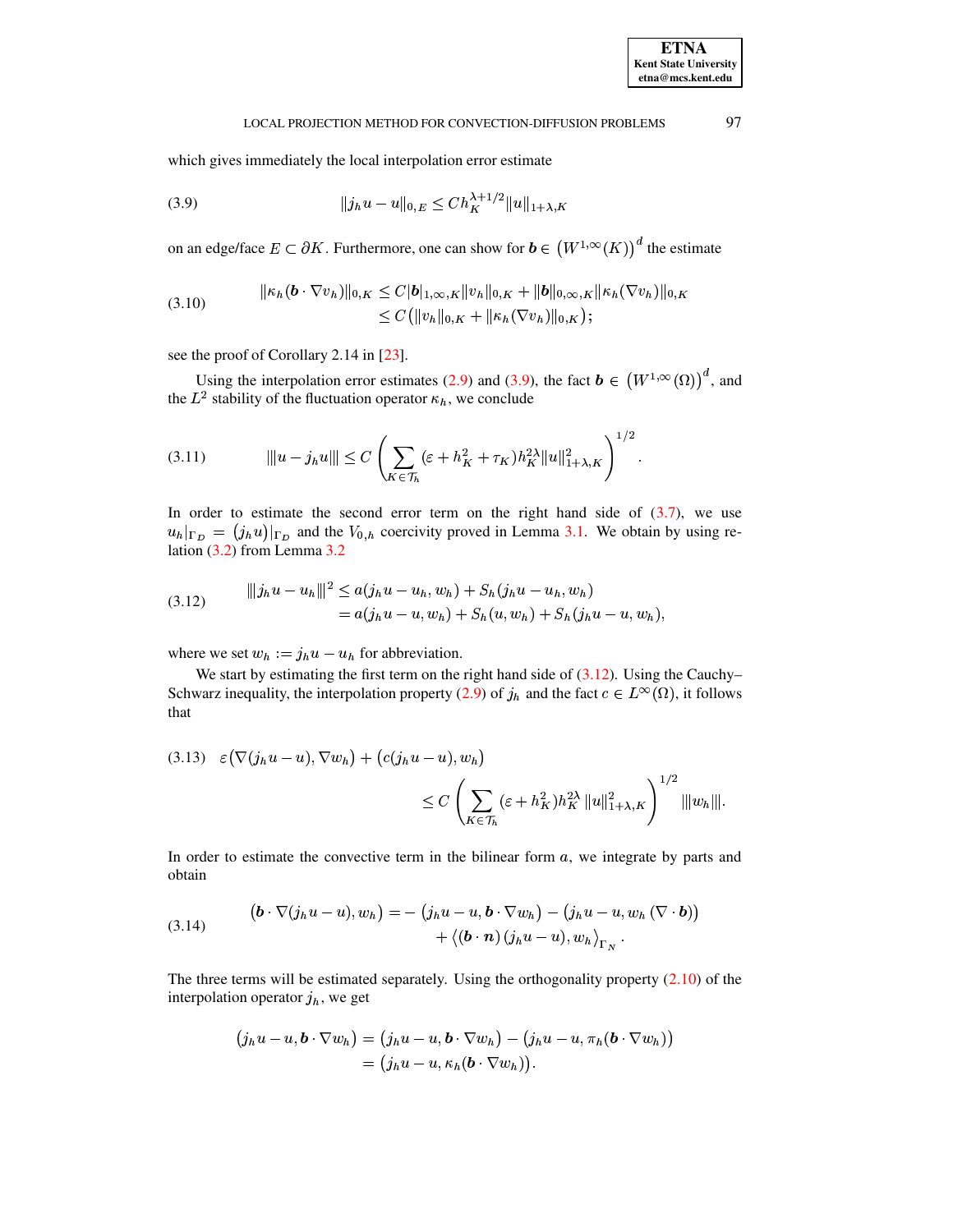Using  $(3.10)$  and the approximation property  $(2.9)$ , we estimate

$$
\left| (j_h u - u, \mathbf{b} \cdot \nabla w_h) \right| \leq \sum_{K \in \mathcal{T}_h} ||j_h u - u||_{0,K} ||\kappa_h (\mathbf{b} \cdot \nabla w_h)||_{0,K}
$$
  
\n
$$
\leq C \sum_{K \in \mathcal{T}_h} h_K^{1+\lambda} ||u||_{1+\lambda,K} (||w_h||_{0,K} + ||\kappa_h (\nabla w_h)||_{0,K})
$$
  
\n
$$
\leq C \left( \sum_{K \in \mathcal{T}_h} h_K^{2+2\lambda} ||u||_{1+\lambda,K}^2 \right)^{1/2} ||w_h||_0
$$
  
\n
$$
+ C \left( \sum_{K \in \mathcal{T}_h} h_K^{2+2\lambda} \tau_K^{-1} ||u||_{1+\lambda,K}^2 \right)^{1/2} \left( \sum_{K \in \mathcal{T}_h} \tau_K ||\kappa_h (\nabla w_h)||_{0,K}^2 \right)^{1/2}
$$

<span id="page-8-0"></span>and we obtain

$$
(3.15) \qquad \left| \left( j_h u - u, \mathbf{b} \cdot \nabla w_h \right) \right| \leq C \left( \sum_{K \in \mathcal{T}_h} h_K^{1+2\lambda} \, \| u \|_{1+\lambda,K}^2 \right)^{1/2} \| w_h \|
$$

where  $c_0 > 0$  and the choice  $\tau_K \sim h_K$  were exploited.

<span id="page-8-1"></span>The second term in  $(3.14)$  can be estimated as follows

$$
(3.16) \qquad \left| \left( j_h u - u, w_h \left( \nabla \cdot \mathbf{b} \right) \right) \right| \leq C \left( \sum_{K \in \mathcal{T}_h} h_K^{2+2\lambda} \, \| u \|_{1+\lambda,K}^2 \right)^{1/2} \, \| w_h \|
$$

where the interpolation error estimate (2.9),  $\mathbf{b} \in (W^{1,\infty}(\Omega))^d$ , and  $c_0 > 0$  were used. Applying  $(3.9)$ , the last term in  $(3.14)$  can be estimates as

<span id="page-8-2"></span>
$$
\langle (\boldsymbol{b} \cdot \boldsymbol{n}) (j_h u - u), w_h \rangle_{\Gamma_N} = \sum_{E \in \mathcal{E}_{h,N}} \| |\boldsymbol{b} \cdot \boldsymbol{n}|^{1/2} (j_h u - u) \|_{0,E} \| |\boldsymbol{b} \cdot \boldsymbol{n}|^{1/2} w_h \|_{0,E}
$$
  
(3.17)  

$$
\leq C \left( \sum_{K \in \mathcal{T}_h} h_K^{2\lambda+1} \|u\|_{1+\lambda,K}^2 \right)^{1/2} \|w_h\|,
$$

<span id="page-8-3"></span>where the shape regularity of  $\mathcal{T}_h$  and  $\mathbf{b} \in (W^{1,\infty}(\Omega))^d$  were exploited. Putting together the estimates  $(3.15)$ ,  $(3.16)$ , and  $(3.17)$ , we get the bound

$$
(3.18) \qquad \left| \left( \mathbf{b} \cdot \nabla (j_h u - u), w_h \right) \right| \le C \left( \sum_{K \in \mathcal{T}_h} h_K^{2\lambda + 1} \, \| u \|_{1 + \lambda, K}^2 \right)^{1/2} \, \| w_h \|
$$

for the convective terms in the bilinear form a. Using  $(3.13)$  and  $(3.18)$ , we conclude that

$$
(3.19) \t |a(j_hu - u, w_h)| \le C \left( \sum_{K \in \mathcal{T}_h} (\varepsilon + h_K) h_K^{2\lambda} ||u||_{1+\lambda,K}^2 \right)^{1/2} |||w_h|||
$$

holds true.

<span id="page-8-5"></span><span id="page-8-4"></span>The second term on the right hand side of  $(3.12)$  can be handled by Lemma 3.2. We get

$$
(3.20) \t |S_h(u, w_h)| \le C \left( \sum_{K \in \mathcal{T}} h_K^{2\lambda + 1} ||u||_{1+\lambda,K}^2 \right)^{1/2} ||w_h||.
$$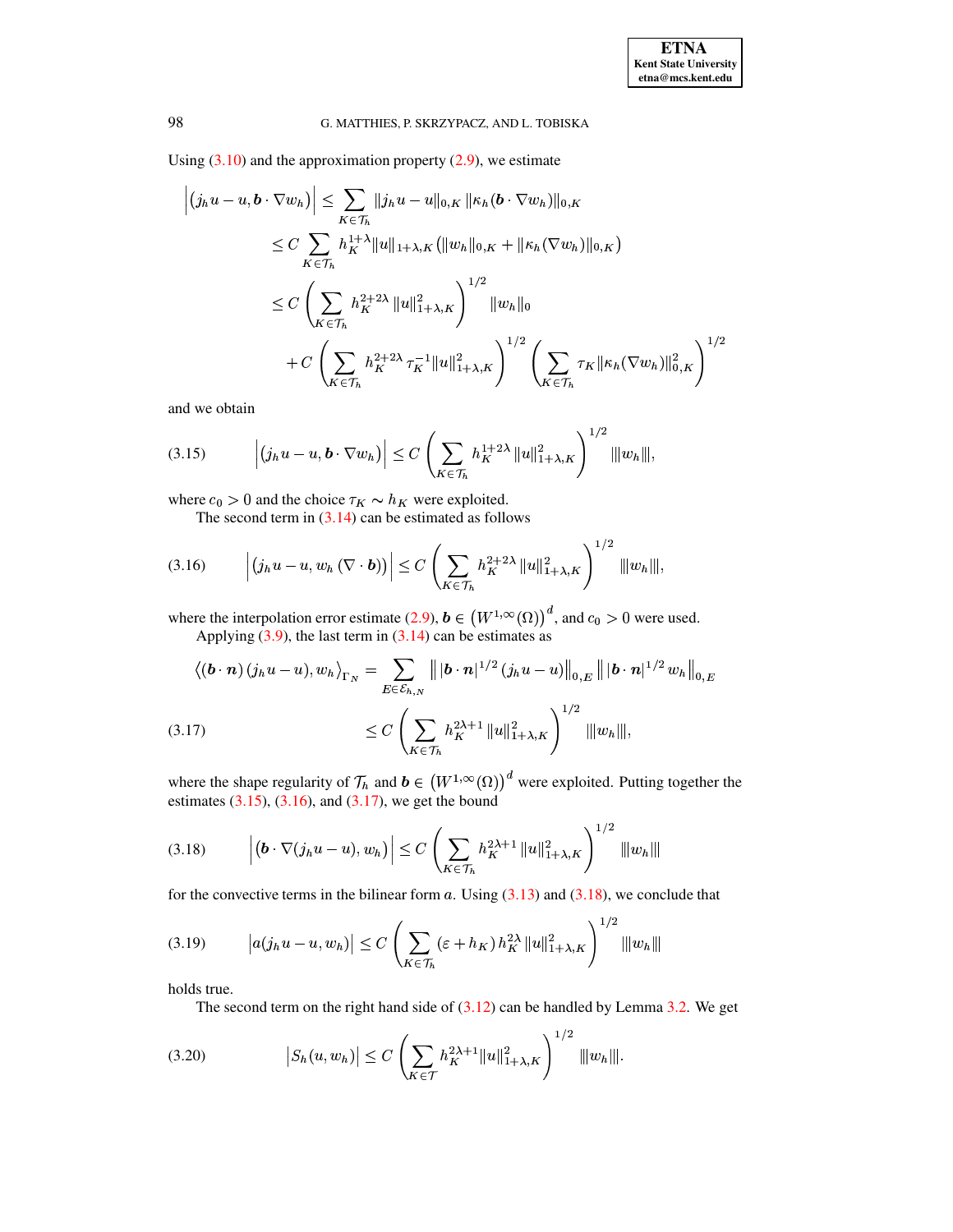<span id="page-9-1"></span>To estimate the third term of (3.12), we use the Cauchy–Schwarz inequality, the  $L^2$  stability of the fluctuation operator  $\kappa_h$ , the parameter choice  $\tau_K \sim h_K$ , and the approximation property (2.9) of the interpolation operator  $j<sub>h</sub>$ . We obtain

$$
S_h(j_h u - u, w_h) \le S_h(j_h u - u, j_h u - u)^{1/2} S_h(w_h, w_h)^{1/2}
$$
  
\n
$$
\le \left\{ \sum_{K \in \mathcal{T}_h} \tau_K \|\kappa_h(\nabla(j_h u - u))\|_{0,K}^2 \right\}^{1/2} ||w_h||
$$
  
\n
$$
\le C \left( \sum_{K \in \mathcal{T}_h} h_K^{2\lambda + 1} ||u||_{1+\lambda,K}^2 \right)^{1/2} ||w_h||.
$$

Using  $(3.12)$  and the estimates  $(3.19)$ ,  $(3.20)$ ,  $(3.21)$ , we obtain

$$
\| |j_h u - u_h|| \leq C \left( \sum_{K \in \mathcal{T}_h} (\varepsilon + h_K) h_K^{2\lambda} \|u\|_{1+\lambda,K}^2 \right)^{1/2}.
$$

Combining this with  $(3.7)$  and  $(3.11)$  yields the assertion  $(3.5)$ . The estimate for the case  $u \in H^{s+1}(\Omega)$  follows the same lines. П

<span id="page-9-0"></span>4. Numerical examples. This section will present some numerical results for the local projection stabilization applied to convection-diffusion problem. All numerical calculations were performed with the finite element package MooNMD [20].

We consider problems on the unit square  $\Omega = (0, 1)^2$ . Our calculations were carried out on quadrilateral meshes which were obtained by successive regular refinement of an initial coarse grid (level 0) consisting of  $4 \times 4$  congruent squares. The number of degrees of freedom

TABLE 4.1 Total number of degrees of freedom.

<span id="page-9-2"></span>

| level |        | dofs   |         |
|-------|--------|--------|---------|
|       | hubble | bubble | bubble  |
|       | 41     | 113    | 201     |
|       | 145    | 417    | 753     |
| 2     | 545    | 1.601  | 2.913   |
| 3     | 2,113  | 6,273  | 11,457  |
| 4     | 8,321  | 24,833 | 45,441  |
| 5     | 33,025 | 98.817 | 180,993 |

for different enriched finite element spaces are given in Table 4.1. It is clearly to see that the number of dofs increases by a factor of about 4 from one mesh level to the next finer one.

Since  $\tau_K \sim h_K$ , compare Theorem 3.3, the stabilization parameters are chosen as follows

$$
\tau_K := \tau_0 \, h_K \qquad \forall K \in \mathcal{T}_h,
$$

where  $\tau_0 > 0$  denotes a constant which will be fixed for each of the test problems presented in this section.

We will investigate in this section the behaviour of the local projection stabilization applied to problems with different kinds of solutions. The presented examples, except the first one, can be found in  $[7, 26]$ .

99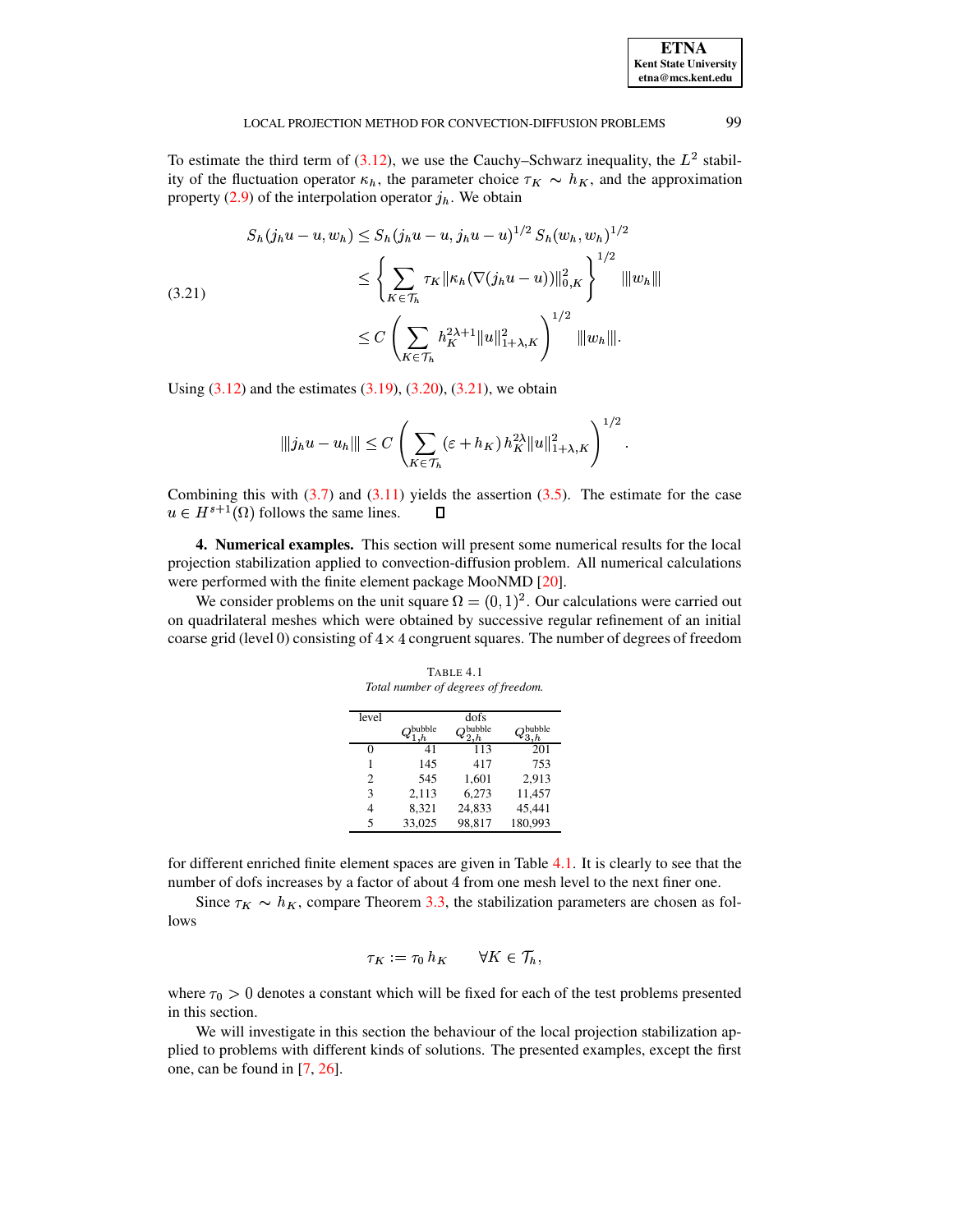4.1. Smooth solution. We start with a problem which has a smooth solution and check the convergence orders which were predicted by Theorem 3.3. Let

$$
\varepsilon = 10^{-7}, \quad \mathbf{b} = (2, 3)^T, \quad c = 1,
$$

and

$$
\Gamma_N := \left\{ (x, y) \in \partial \Omega \, : \, x = 1, \, 0 < y < 1 \right\}, \qquad \Gamma_D := \partial \Omega \setminus \Gamma_N.
$$

The right hand side f, the Dirichlet boundary condition  $q_D$  on  $\Gamma_D$ , and the Neumann boundary condition  $g_N$  on  $\Gamma_N$  are chosen, such that

$$
u(x, y) = \sin(\pi x) \sin(\pi y)
$$

<span id="page-10-0"></span>is the solution of  $(2.1)$ . Table 4.2 shows for the enriched quadrilateral elements of first,

| level |            | disc  | bubble     | Ddisc | bubble   | Ddisc |
|-------|------------|-------|------------|-------|----------|-------|
| 0     | 8.634e-2   |       | 1.515e-2   |       | 1.871e-3 |       |
|       | $3.206e-2$ | 1.429 | $2.241e-3$ | 2.757 | 1.696e-4 | 3.464 |
| 2     | 1.166e-2   | 1.459 | 3.423e-4   | 2.711 | 1.506e-5 | 3.494 |
| 3     | 4.166e-3   | 1.485 | 5.632e-5   | 2.603 | 1.330e-6 | 3.501 |
| 4     | 1.477e-3   | 1.496 | 9.683e-6   | 2.540 | 1.174e-7 | 3.502 |
| 5     | 5.229e-4   | 1.499 | 1.694e-6   | 2.515 | 1.037e-8 | 3.501 |
|       |            |       |            |       |          |       |

TABLE 4.2 Errors  $||u - u_h||$  and rates of convergence,  $\tau_K = 0.1 h_K$ .

second, and third order the error in the local projection norm  $\|\cdot\|$  on different levels where  $\tau_0 = 0.1$  was used. We see that the predicted convergence order of  $r + 1/2$  is achieved in all cases. Moreover, we see that higher order finite elements give much more accurate results with less unknowns.

<span id="page-10-1"></span>**4.2. Solution with exponential layer.** We will study now the behaviour of the local projection stabilization for a problem with an exponential boundary layer. Let

$$
\varepsilon = 10^{-7}, \quad \mathbf{b} = (0, 2)^T, \quad c = 0,
$$

and

$$
\Gamma_D := \partial \Omega, \qquad \Gamma_N := \emptyset.
$$

The right hand side f and the Dirichlet boundary condition  $g_D$  are chosen, such that

$$
u(x,y) = (2x-1)\,\frac{1-\exp\left(\frac{2(1-y)}{\varepsilon}\right)}{1-\exp\left(-\frac{2}{\varepsilon}\right)}
$$

is the solution of  $(2.1)$ . Note that the solution u exhibits an exponential boundary layer at  $y = 1$ . Figure 4.1 shows for the choice  $\tau_0 = 0.1$  the numerical solution which was obtained by using the approximation space  $Q_{1,h}^{\text{bubble}}$  and the projection space  $P_{0,h}^{\text{disc}}$ . Note that here and in all subsequent figures only the nodal values at the cell vertices are shown, i.e., the additional bubble part of the solution will not be shown. We see that the numerical solution shows no oscillations in the whole domain. Away from the exponential boundary layer, the numerical solution approximates the function  $2x - 1$  which is the solution of the reduced problem.

100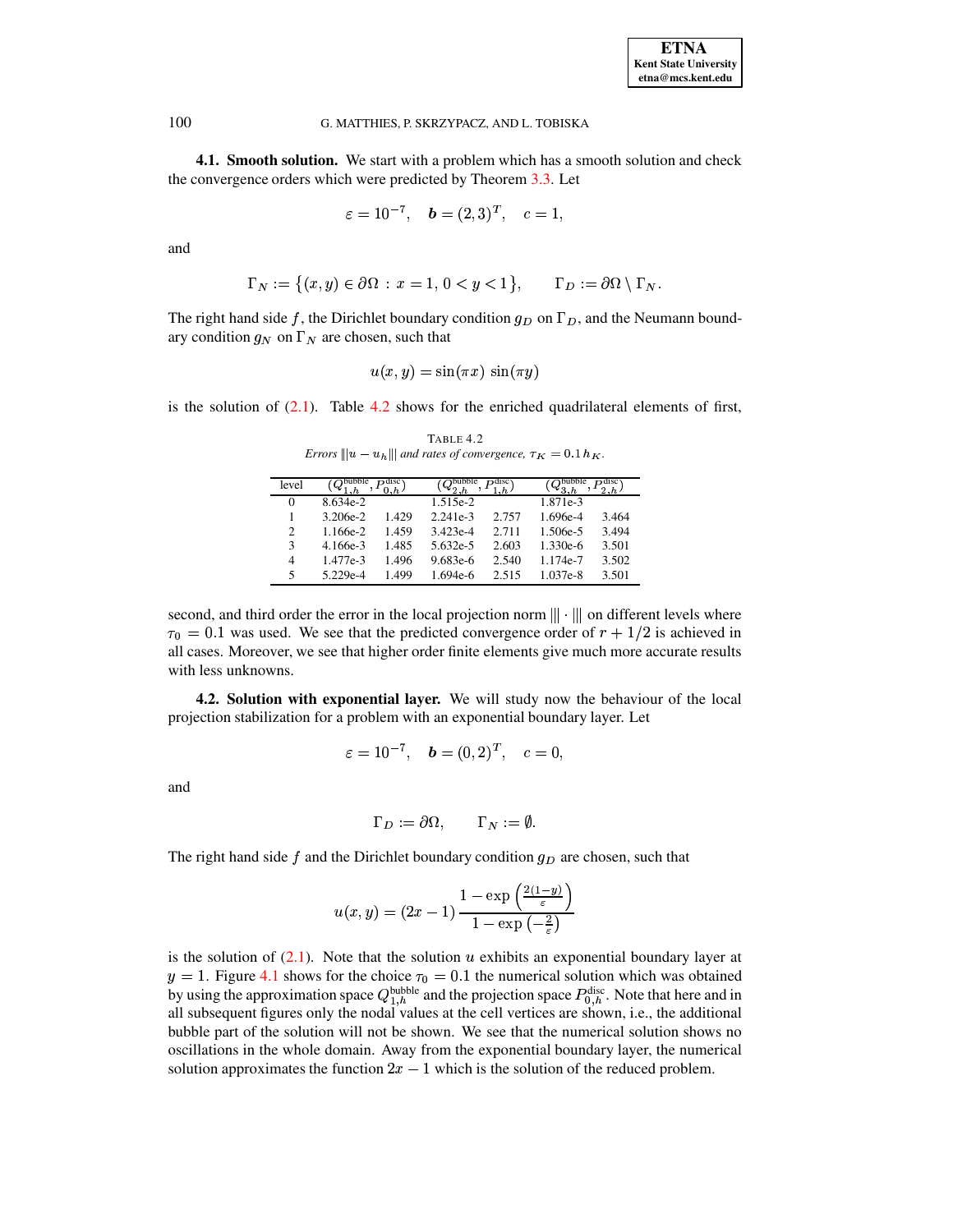

#### 101 LOCAL PROJECTION METHOD FOR CONVECTION-DIFFUSION PROBLEMS



<span id="page-11-0"></span>FIG. 4.1. Example 4.2 with  $(V_h, D_h) = (Q_{1,h}^{bubble}, P_{0,h}^{disc})$  and  $\tau_0 = 0.1$ : solution (left) and its isolines (right).

<span id="page-11-2"></span>4.3. Solution with interior and exponential layers. Our next problem is a benchmark for problems with an interior layer and an exponential layer. Let

$$
\varepsilon = 10^{-7},
$$
 **b** =  $(8xy(1-x), -4(2x-1)(1-y^2))^T$ ,  $c = 0$ 

and

$$
\Gamma_N := \left\{ (x, y) \in \partial \Omega : 1/2 < x < 1, y = 0 \right\}, \qquad \Gamma_D := \partial \Omega \setminus \Gamma_N
$$

We prescribe on Dirichlet boundary  $\Gamma_D$  the piecewise constant function

$$
g_D(x,y) = \begin{cases} 1 & \text{for } 1/4 \le x \le 1/2, \ y = 0 \\ 1 & \text{for } 0 \le y \le 1, \ x = 1, \\ 0 & \text{otherwise,} \end{cases}
$$

while the homogeneous Neumann condition  $g_N = 0$  will be used on  $\Gamma_N$ . The right hand side in (2.1) is given by  $f = 0$ . The numerical solution for  $\tau_0 = 0.01$  is presented in Figure 4.2.



FIG. 4.2. Example 4.3 with  $(V_h, D_h) = (Q_{1,h}^{bubble}, P_{0,h}^{disc})$  and  $\tau_0 = 0.01$ : solution (left) and its isolines (right).

<span id="page-11-1"></span>It shows overshoots and undershoots near the interior layer and exponential boundary layer. This seems to be a common feature of many stabilization techniques; see  $[25]$ . However, the solution obtained by the local projection stabilization has no oscillations away from the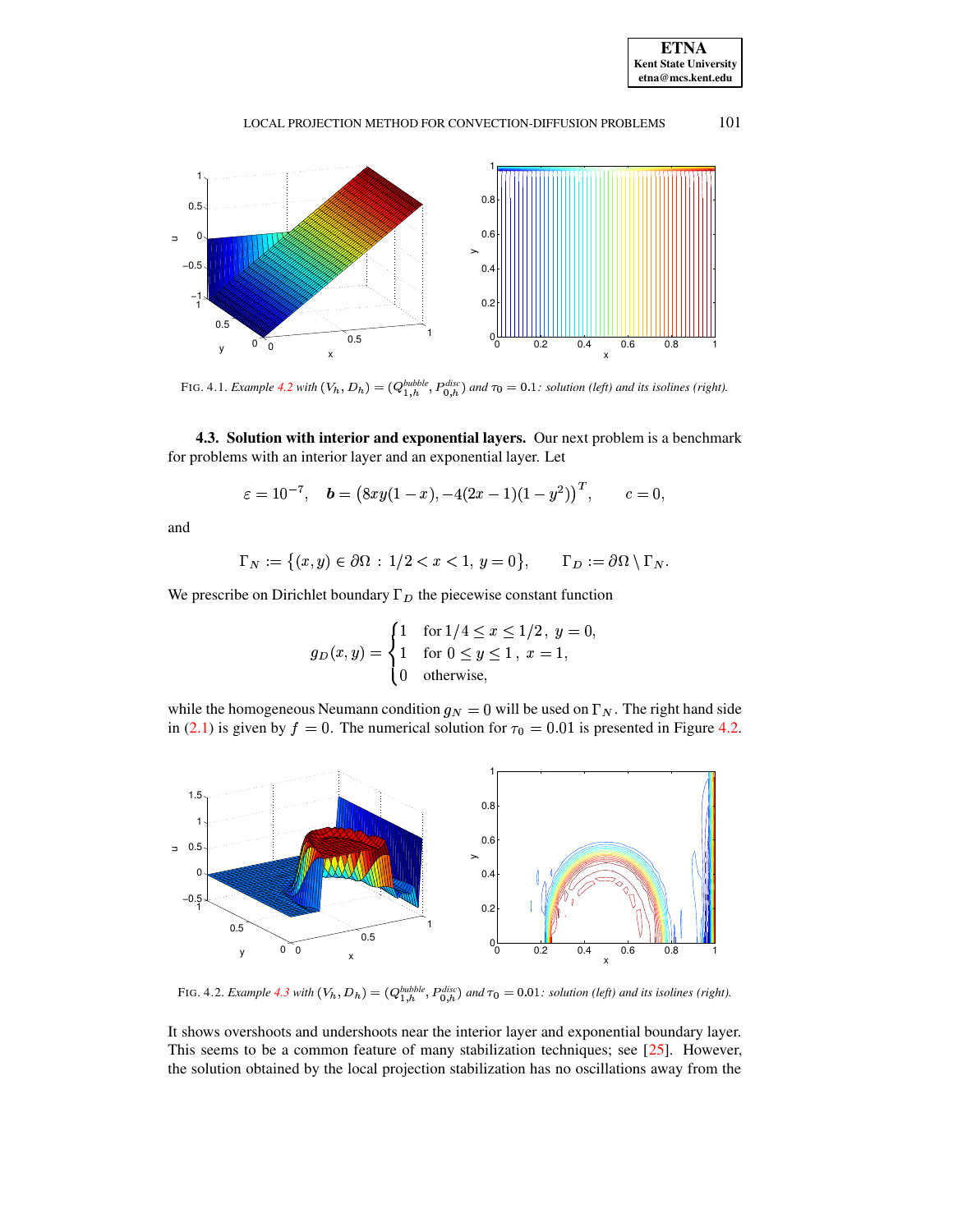

<span id="page-12-0"></span>FIG. 4.3. Example 4.3 with  $(V_h, D_h) = (Q_{1,h}^{bubble}, P_{0,h}^{disc})$  and  $\tau_0 = 0.01$ : profiles along the lines  $y = 0.25$ (left) and  $x = 0.375$  (right) for two different stabilizations.

layer. Furthermore, the position of the layers is captured very well. There are no significant differences between the numerical solutions obtained by using the stabilizing term  $(2.6)$  or its alternative based on the fluctuations of the derivatives in streamline direction; see Figure 4.3.

<span id="page-12-1"></span>4.4. Solution with parabolic layers. The solution of our last example exhibits two parabolic boundary layers. Let

$$
\varepsilon = 10^{-7}, \quad \mathbf{b} = (0, 1 + x^2)^T, \quad c = 0,
$$

and

$$
\Gamma_N := \big\{ (x, y) \in \partial \Omega \, : \, 0 < x < 1, \, y = 1 \big\}, \qquad \Gamma_D := \partial \Omega \setminus \Omega_N.
$$

We use homogeneous Neumann condition  $g_N = 0$  on  $\Gamma_N$  while the Dirichlet boundary condition  $g_D$  on  $\Gamma_D$  is given by

$$
g_D = \begin{cases} 1 & \text{for } 0 \le x \le 1, \ y = 0, \\ 1 - y & \text{otherwise.} \end{cases}
$$

Furthermore, the right hand side of (2.1) is  $f = 0$ . Note that the solution of (2.1) exhibits parabolic layers at the vertical walls  $x = 0$  and  $x = 1$ . The pictures in Figure 4.4 show the obtained result for  $\tau_0 = 0.01$ . We see that the parabolic boundary layers are well captured. Overshoots and undershoots occur only near the layers while the solution has no oscillations away from the layer.

We are finally interested in the influence of the size of the stabilization parameter  $\tau_K$  on the solution. To this end, we will vary the constant  $\tau_0$  in  $\tau_K = \tau_0 h_K$ . For simplicial meshes and piecewise linears enriched with cubic bubbles, it is known that the elimination of the bubble part leads to the SUPG method where the stabilization parameters of both methods act in an inverse way; see  $[14]$ . For quadrilaterals, it is an open question and needs further theoretical studies. Exemplarily, we plot the solution on the outflow boundary. We start with calculation for the pair  $(Q_{1,h}^{\text{bubble}}, P_{0,h}^{\text{disc}})$ . The graphs in Figure 4.5 show that too small values for  $\tau_0$  result in oscillations while too large values for  $\tau_0$  cause a smearing of the layer. If the constant  $\tau_0$  is chosen suitably then the solution is captured very well on almost the whole edge. This means that the remaining small oscillations concentrate near the boundary and only a little smearing takes place.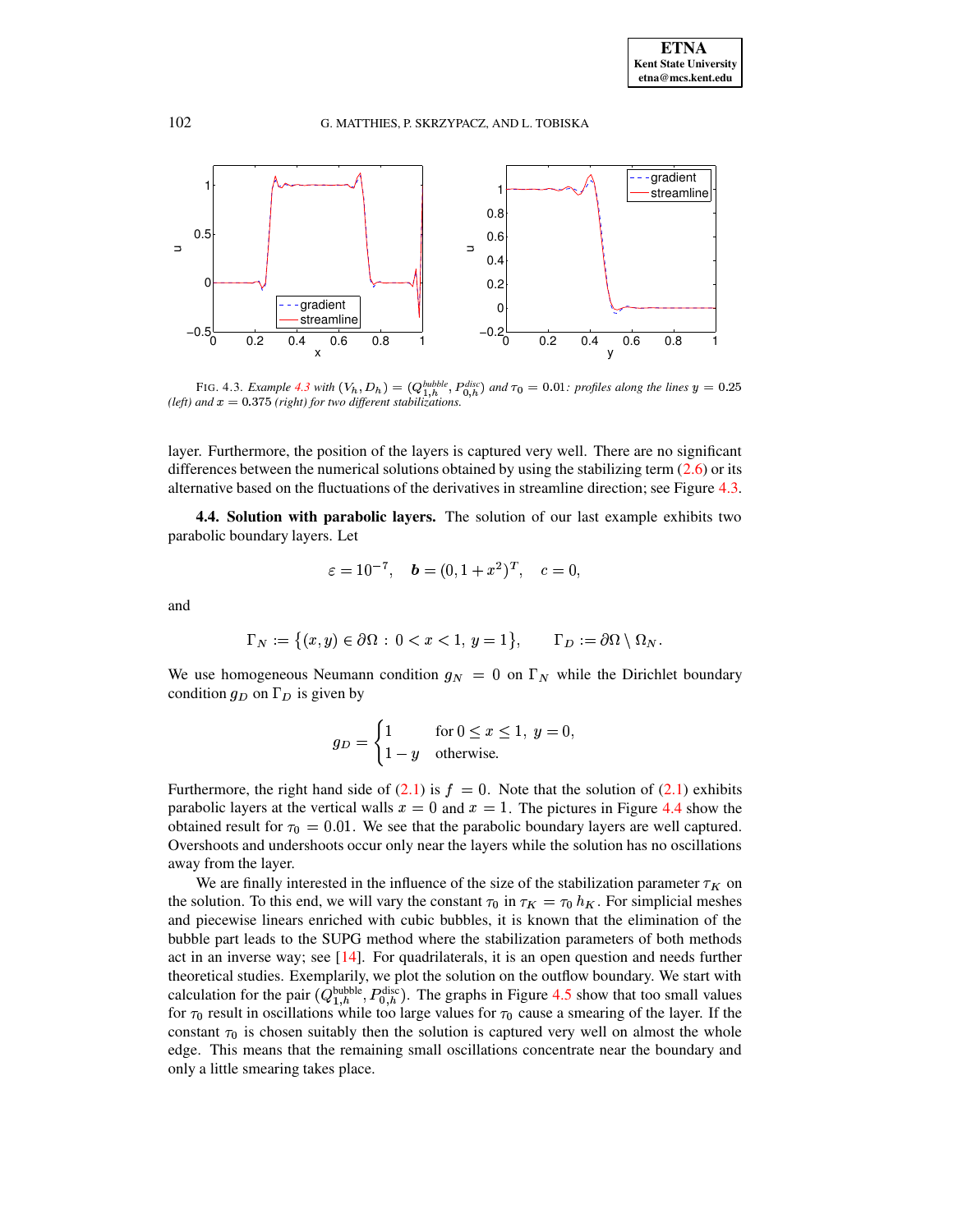**ETNA Kent State University etna@mcs.kent.edu**

# LOCAL PROJECTION METHOD FOR CONVECTION-DIFFUSION PROBLEMS 103



FIG. [4.4](#page-12-1). *Example* 4.4 *with*  $(V_h, D_h) = (Q_{1,h}^{bubble}, P_{0,h}^{disc})$  *and*  $\tau_0 = 0.01$ *: solution (left) and its isolines (right).* 

<span id="page-13-1"></span>

<span id="page-13-2"></span>FIG. 4.5. *Example* [4.4](#page-12-1) *with*  $(V_h, D_h) = (Q_{1-h}^{bubble}, P_{0,h}^{disc})$ : Influence of parameter  $\tau_0$  *on the behaviour of outflow profile.*

Using the pair  $(Q_{2,h}^{\text{bubble}}, P_{1,h}^{\text{disc}})$ , the situation changes. Even for the quite small stabi-<br>lization parameter  $\tau_0 = 0.01$ , the solution shows no oscillations in the nodal values at the vertices; see Figure [4.6.](#page-14-15) One reason for this behaviour might be the additional stability which is already introduced by the presence of bubble functions in  $Q_{2,h}^{\text{bubble}}$ .

<span id="page-13-0"></span>**5. Conclusions.** We have presented and analysed a stabilized finite element method for solving convection-diffusion problems. The stabilization was achieved by applying the local projection technique which gives additional control over the fluctuation of the gradient. Our analysis handles mixed boundary conditions. The given a-priori error estimate gives qualita-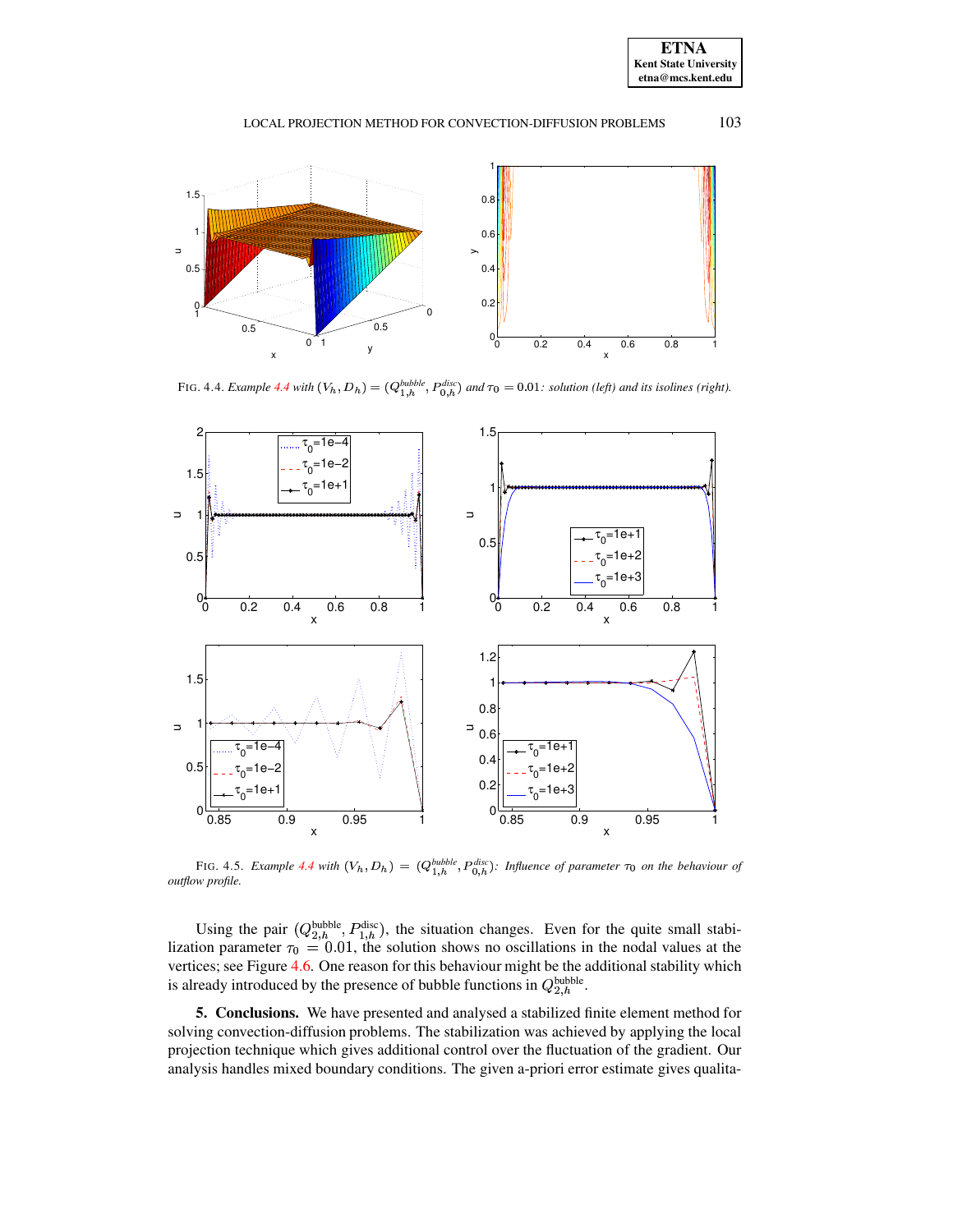

<span id="page-14-15"></span>FIG. 4.6. *Example* [4.4](#page-12-1) *with*  $(V_h, D_h) = (Q_{2h}^{bubble}, P_{1h}^{disc})$ : Influence of parameter  $\tau_0$  on the behaviour of *outflow profile.*

tively the same result as other stabilization techniques like the streamline diffusion method. The numerical results presented in Section [4](#page-9-0) show that stabilization by local projection is well suited for problems with layers of different kind. The last example indicates that the size of the stabilization parameter has for first order elements an important influence on the quality of the numerical solution while the dependence is much smaller for second order elements.

#### REFERENCES

- <span id="page-14-0"></span>[1] L. E. ALAOUI, A. ERN, AND E. BURMAN, *A nonconforming finite element method with face penalty for advection-diffusion equations*, in Numerical Mathematics and Advanced Applications, Bermúdez de Castro, et al, eds., Springer, Berlin, 2006, pp. 512–519.
- <span id="page-14-12"></span>[2] D. N. ARNOLD, D. BOFFI, AND R. S. FALK, *Approximation by quadrilateral finite elements*, Math. Comp., 71 (2002), pp. 909–922.
- <span id="page-14-6"></span>[3] R. BECKER AND M. BRAACK, *A finite element pressure gradient stabilization for the Stokes equations based on local projections*, Calcolo, 38 (2001), pp. 173–199.
- <span id="page-14-8"></span><span id="page-14-7"></span>[4] , *A two-level stabilization scheme for the Navier-Stokes equations*, in Numerical Mathematics and Advanced Applications, M. Feistauer, et al, eds., Springer, Berlin, 2004, pp. 123–130.
- [5] M. BRAACK AND E. BURMAN, *Local projection stabilization for the Oseen problem and its interpretation as a variational multiscale method*, SIAM J. Numer. Anal., 43 (2006), pp. 2544–2566.
- <span id="page-14-1"></span>[6] E. BURMAN, *A unified analysis for conforming and nonconforming stabilized finite element methods using interior penalty*, SIAM J. Numer. Anal., 43 (2005), pp. 2012–2033.
- <span id="page-14-13"></span>[7] H. C. ELMAN, D. J. SILVESTER, AND A. J. WATHEN, *Finite Elements and Fast Iterative Solvers: with Applications in Incompressible Fluid Dynamics*, Oxford University Press, New York, 2005.
- <span id="page-14-5"></span>[8] A. ERN AND J.-L. GUERMOND, *Theory and Practice of Finite Elements*, Applied Mathematical Sciences, vol. 159, Springer-Verlag, New York, 2004.
- <span id="page-14-11"></span>[9] M. FEISTAUER, *On the finite element approximation of functions with noninteger derivatives*, Numer. Funct. Anal. Optim., 10 (1989), pp. 91–110.
- <span id="page-14-2"></span>[10] L. P. FRANCA, *An overview of the residual-free-bubbles method*, in Numerical Methods in Mechanics (Concepción, 1995), C. Conca and G. N. Gatica, eds., Pitman Res. Notes Math. Ser., vol. 371, Longman, Harlow, 1997, pp. 83–92.
- <span id="page-14-3"></span>[11] L. P. FRANCA AND A. RUSSO, *Deriving upwinding, mass lumping and selective reduced integration by residual-free bubbles*, Appl. Math. Lett., 9 (1996), pp. 83–88.
- <span id="page-14-4"></span>[12] L. P. FRANCA AND L. TOBISKA, *Stability of the residual free bubble method for bilinear finite elements on rectangular grids*, IMA J. Numer. Anal., 22 (2002), pp. 73–87.
- <span id="page-14-9"></span>[13] S. GANESAN, G. MATTHIES, AND L. TOBISKA, *Local projection stabilization of equal order interpolation applied to the Stokes problem*, Math. Comp., 77 (2008), pp. 2039–2060.
- <span id="page-14-14"></span>[14] S. GANESAN AND L. TOBISKA, *Stabilization by local projection for convection-diffusion and incompressible flow problems*, J. Sci. Comput., published online December 18, 2008, DOI: 10.1007/s10915-008-9259-8.
- <span id="page-14-10"></span>[15] D. GILBARG AND N. S. TRUDINGER, *Elliptic Partial Differential Equations of Second Order*, Springer-Verlag, Berlin, 2001.